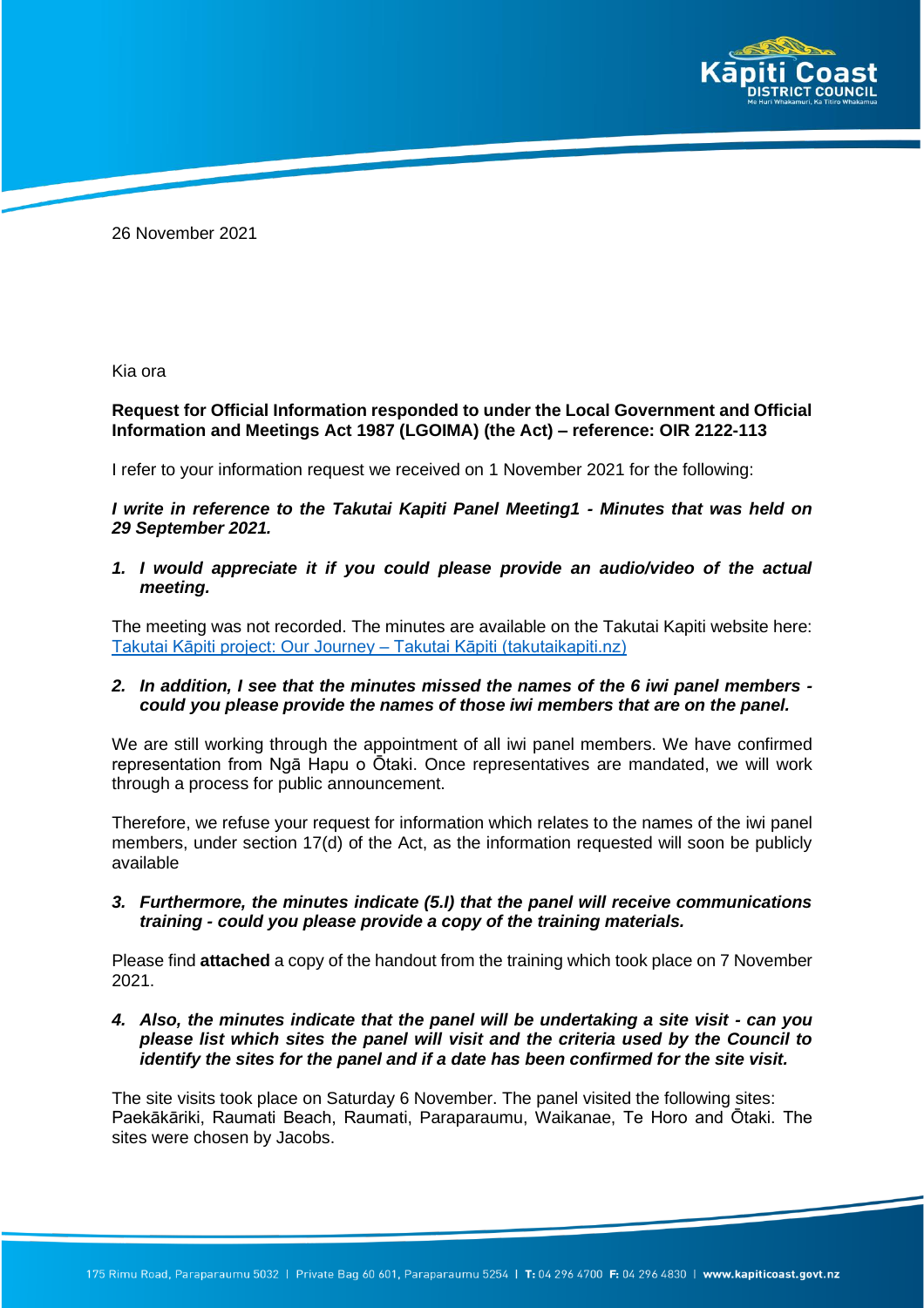## *5. I would appreciate it if you could please list how many meetings for CAP (dates) have already happened and when the next meeting(s) are scheduled.*

CAP meetings have taken place on 29 September 2021 and 6 November 2021. Two further meetings are scheduled for 24 November 2021 and 15 December 2021. Minutes from each meeting are available on the Takutai website following approval by the CAP at each subsequent meeting.

## *6. Lastly, could you please provide the list of payments made to panel members for the 29 September meeting.*

Each panel member is to be paid a meeting attendance fee, in line with the recommendations of the Co-design working group report presented to Council on 10 December 2020. The amount agreed at that Council meeting of 10 December 2020, is for each CAP member to be paid \$206 and the CAP Chair \$575.

You have the right to request the Ombudsman to review this decision. Complaints can be sent by email to [info@ombudsman.parliament.nz,](mailto:info@ombudsman.parliament.nz) by fax to (04) 471 2254, or by post to The Ombudsman, PO Box 10152, Wellington 6143.

Ngā mihi

Stalen

**Sean Mallon** Group Manager Infrastructure Services Te Kaihautū Ratonga Pakiaka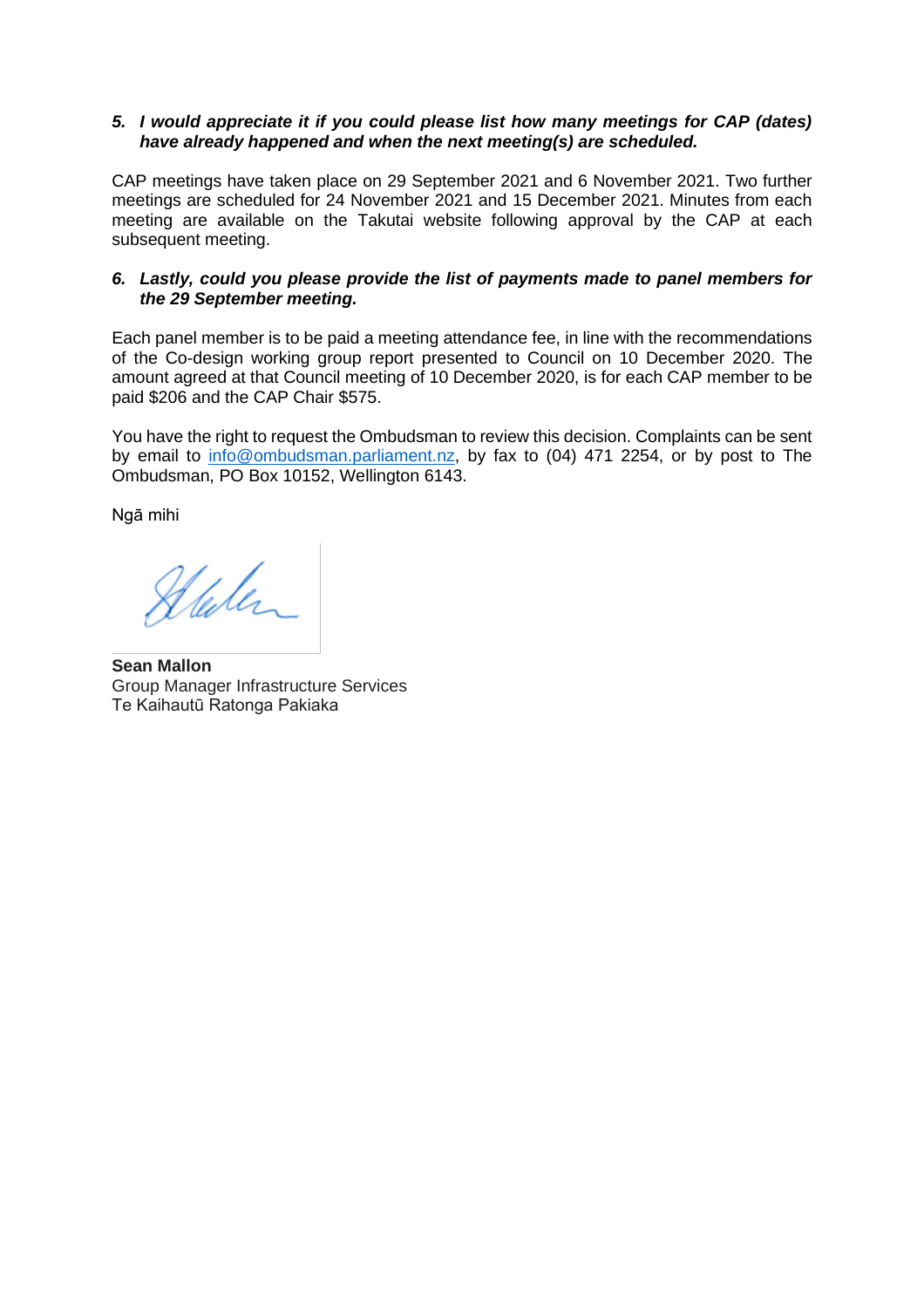# **FRONTING CHALLENGING QUESTIONS**

TRAINING BOOKLET

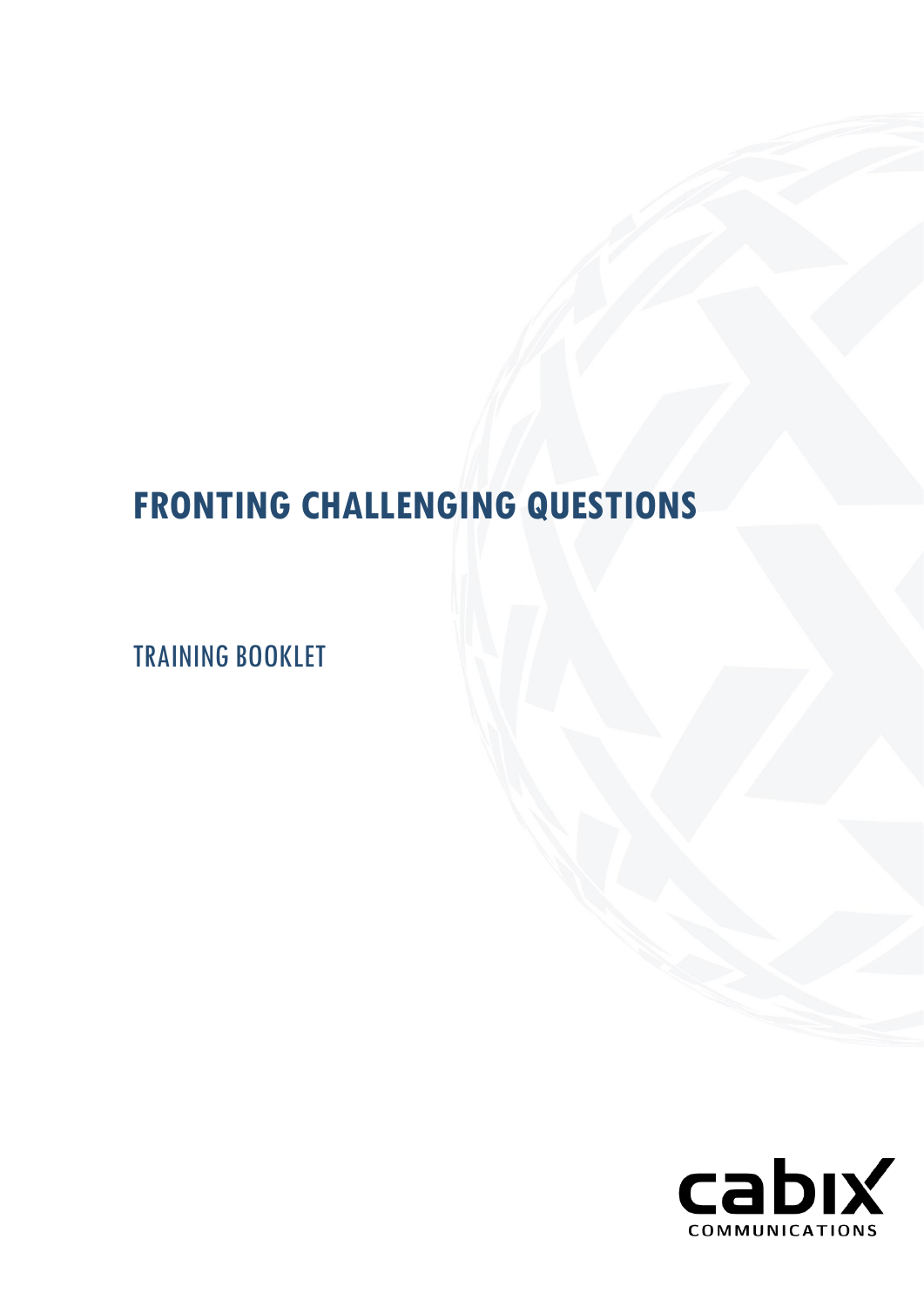# **Why are you communicating?**

- Think about what you want to achieve out of the interaction
- How do you want to be perceived
- Is about educating, informing, gathering information?
- What's the environment you're operating in

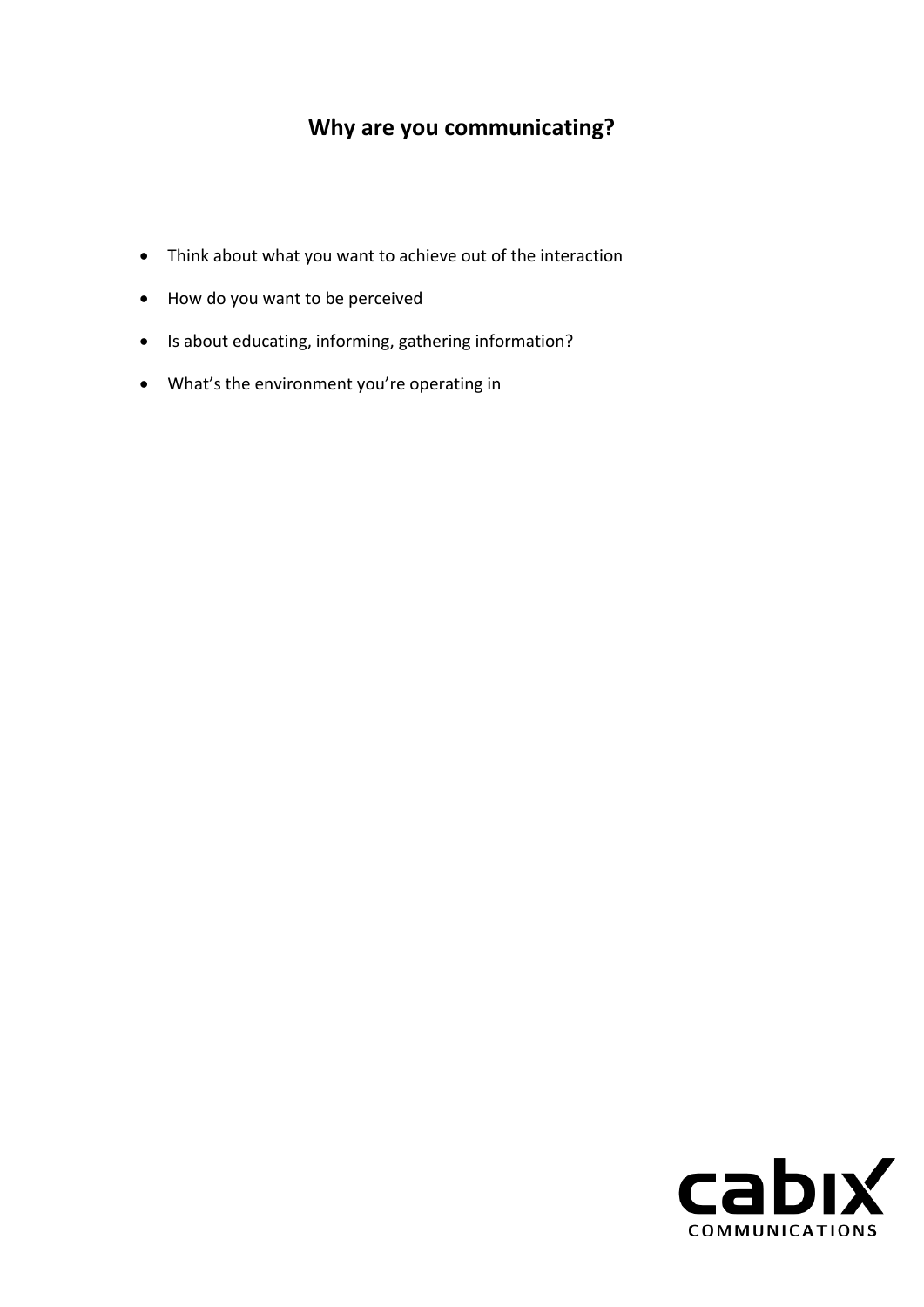# **Preparing for constructive communication**

- Challenge thought processes that can doom the discussion before it begins
- Think about being constructive it sets the stage for a better conversation
- Avoid guessing other people's motivation or agenda
- Remember you don't have crystal ball either
- Set a realistic goal for the communication
	- Do you want to show them they are wrong ie win the argument
	- Do you want to give them some information to think about
	- Do you want to show them you understand their perspective and help them understand yours

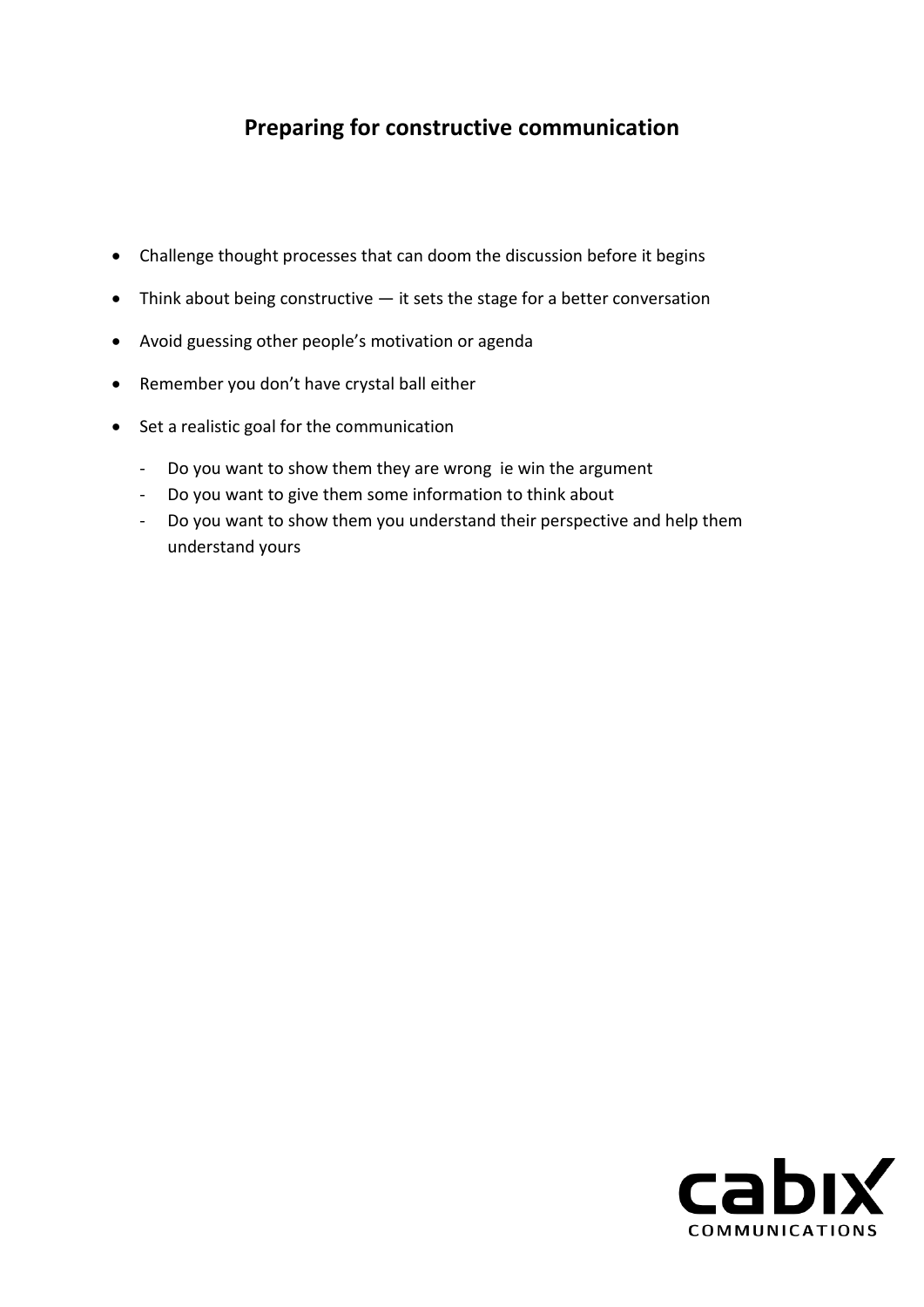## **Techniques for constructive communication**

- Prepare for the communication
- Know your audience
- Get your content ready have key messages sorted out
- Use bridging phrases to get back to your points
- Keep the conversation on track
- Don't feel you have to engage with the questions
- Examples often help understanding
- Offer follow-up resources if appropriate
- Deliver confidently
- Use active and interesting language
- Avoid jargon

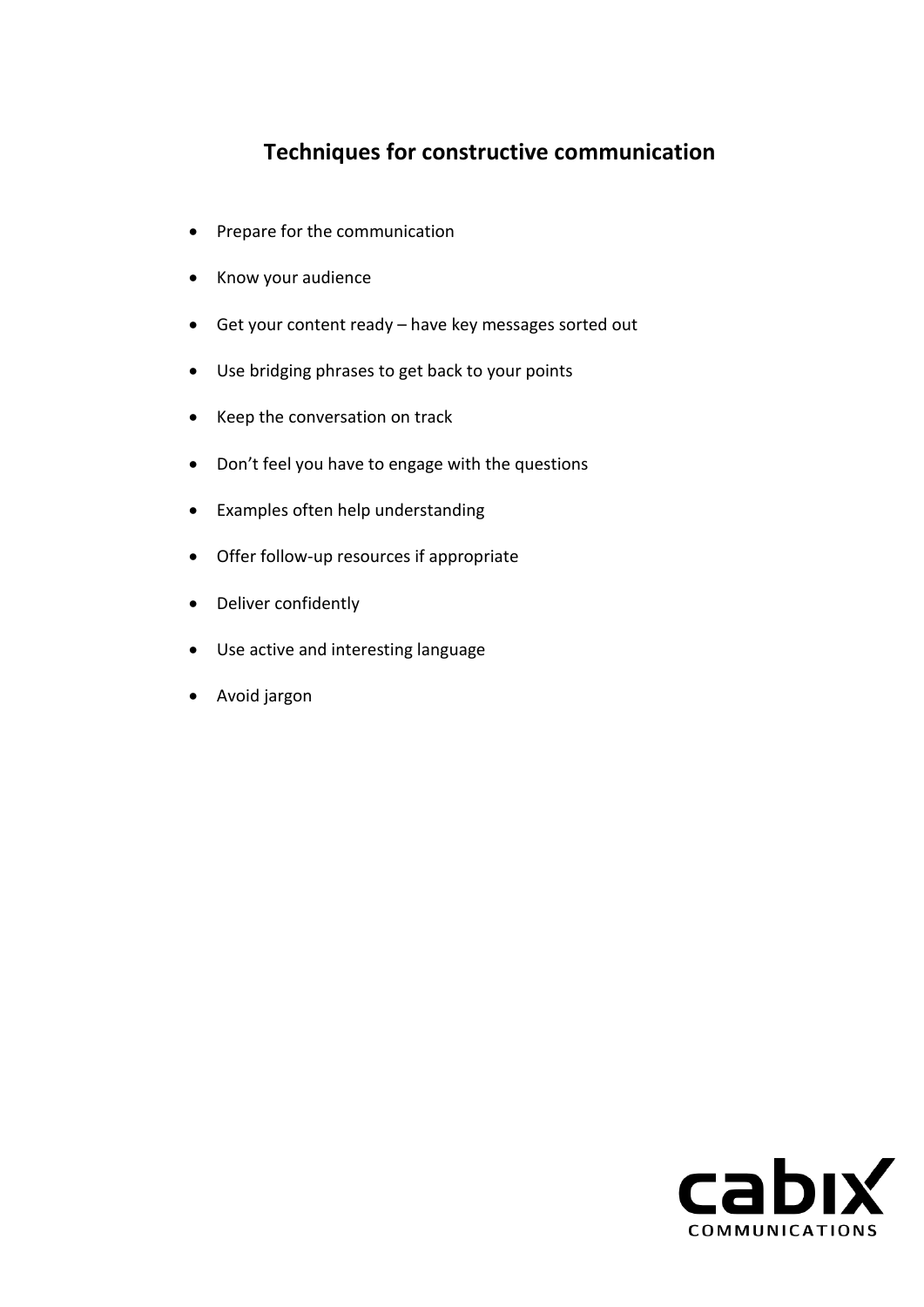## **Barriers to communication**

- People have unrealistic expectations that their needs will be met
- They may feel frustration and disappointment
- The person you are speaking to is defensive or negative (and it is human nature to get more defensive)

#### **The emotional brain**

When someone is angry they feel under threat and respond with their emotional brain

- Impulsive
- Irrational
- Self-centred

#### **The thinking brain**

This is the rational problem-solving, logical mode

- You see both sides of the issue
- You can think constructively about the issue

**Remember, difficult or angry people usually have what they believe is a valid cause**

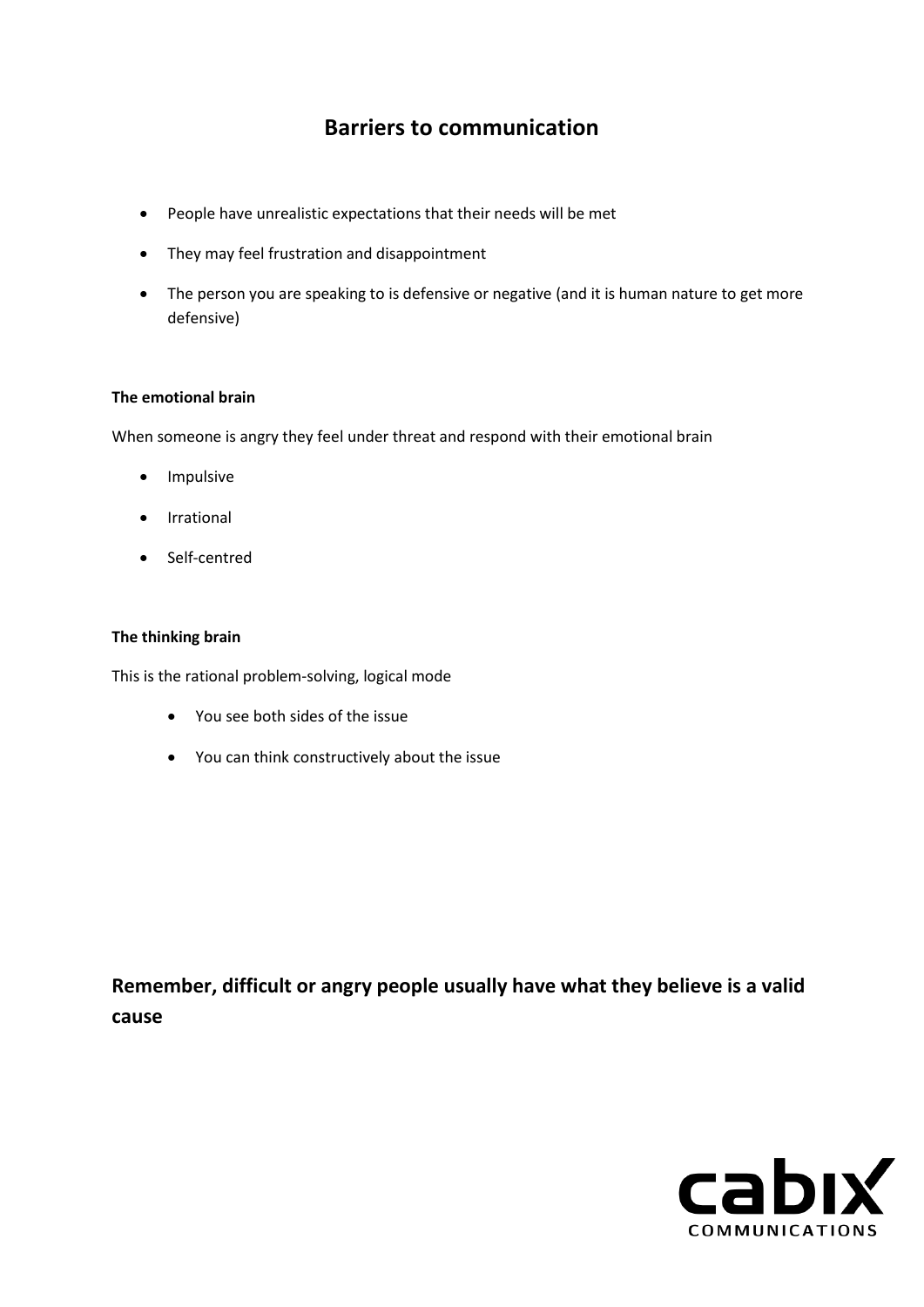## **Techniques for negative communication**

- Speak in a calm and steady voice
- Remain calm don't react to emotive arguments or tone
- Listen to other views everyone has a right to express their opinion
- Respond to valid points and when they are raised, address them logically
- Use positive body language look confident
- Keep emotions in check remain objective and don't take the discussion personally
- Be a patient listener give the speaker your full attention and don't interrupt
- Use active listening techniques reflect back
- Don't get defensive it leads to arguments
- Remember you can't listen properly when you are busy planning a response
- The first five minutes will often set the scene for the rest of the conversation so start positive as it gives more chance of open communication
- Leave your ego behind who cares who gets the credit?
- Empathise try to see their point of view